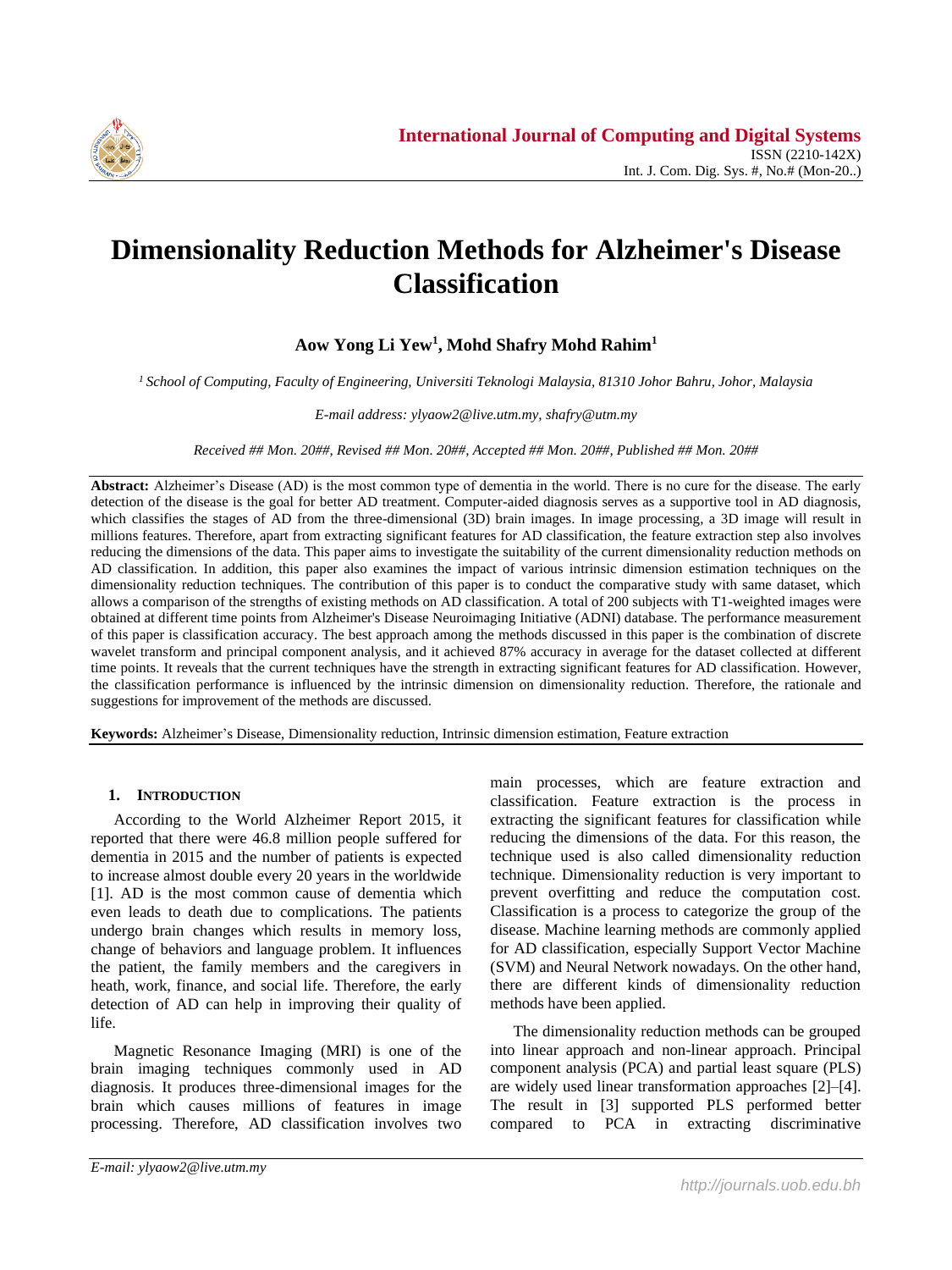

information. The authors in [5], [6] applied discrete wavelet transform (DWT) and PCA to extract and reduce the features. The authors in [6] claimed that the performance of DWT alone was better than the combination of DWT and PCA. H.Park [7] applied a nonlinear approach, called ISOMAP to quantify the shape information through embedding the data to lower dimensions according to the distance measure. The author stated that Isomap may perform well in time series analysis. Xin Liu, et al. [8] implemented local linear embedding (LLE) for AD classification to preserve the local properties of the volume and cortical thickness, at the same time, it transformed the data to lower dimensional space. The authors mentioned that LLE performed well with different classifier.

Besides this, the author in [9] employed a deep learning approach called autoencoder. The author claimed that autoencoder outperforms PCA for non-linear data. Autoencoder uses artificial neural network architecture with a bottleneck layer to force the model to reduce the dimension or compress the data. The stacked autoencoders was applied in the multiclass AD classification [10]. The top layers of stacked autoencoders are unsupervised feature extraction and the target layer is supervised classification. Nevertheless, computational time is the concern of applying stacked autoencoder [11]. Apart from computational time, memory bottleneck is also the issue in deep learning. To tackle the problem, we suggest a two-tier autoencoders dimensionality reduction. The difference of traditional autoencoders with the proposed technique is mentioned in methodology section.

Intrinsic dimension refers to the minimum number of dimensions needed to interpret the data in low dimensional space. It is crucial to decide the intrinsic dimension to be transformed. However, most of the research studies in AD classification did not raise this issue. The intrinsic dimension estimation methods can be served as a problem solver in this case. It can be grouped into three classes, which are projection approach, probabilistic approach and geometric approach [12]. The typical methods for each category are eigenvalue-based estimation (EigValue), maximum likelihood estimator (MLE) and correlation dimension estimator (CorrDim) [13]–[15]. This paper compared aforementioned methods and the more recent method which is dimensionality from angle and norm concentration (DANCo) [16].

The motivation of this paper is to identify the suitable dimensionality reduction method on magnetic resonance images that can improve the accuracy of AD classification. Therefore, the contribution of this paper is to compare different dimensionality reduction techniques by using the same study population. In previous studies, most of the researchers did not apply the methods on the same study population, which makes the benchmarking of the methods is impossible. This paper enhances the understanding towards the strength of existing dimensionality reduction methods on AD classification. Besides, this paper also contributes to explore the use of intrinsic dimension estimation with different dimensionality reduction methods. We reveal the impact of the intrinsic dimensions computed from intrinsic dimension estimation methods towards the classification results. This paper is organized as follows: Section 2 describes the methodology of this paper, Section 3 explains the implementation and evaluation, Section 4 presents and discusses the results, and Section 5 draws a conclusion for this study.

## **2. METHODOLOGY**

The evaluation of the intrinsic estimation methods and dimensionality reduction methods were conducted as Fig. 1. We have grouped the steps into four main processes: data collection and preparation, intrinsic dimension estimation, dimensionality reduction and classification. The details of the processes are discussed in the following sub-sections.

## *A. Data collection and preparation*

The data collection was based on the information provided by Salvatore, et al [4]. The data were obtained from ADNI database. The ADNI was launched in 2003 as a public-private partnership, led by Principal Investigator Michael W. Weiner, MD. The primary goal of ADNI has been to test whether serial magnetic resonance imaging (MRI), positron emission tomography (PET), other



Figure 2. The framework of comparative study on dimensionality reduction approaches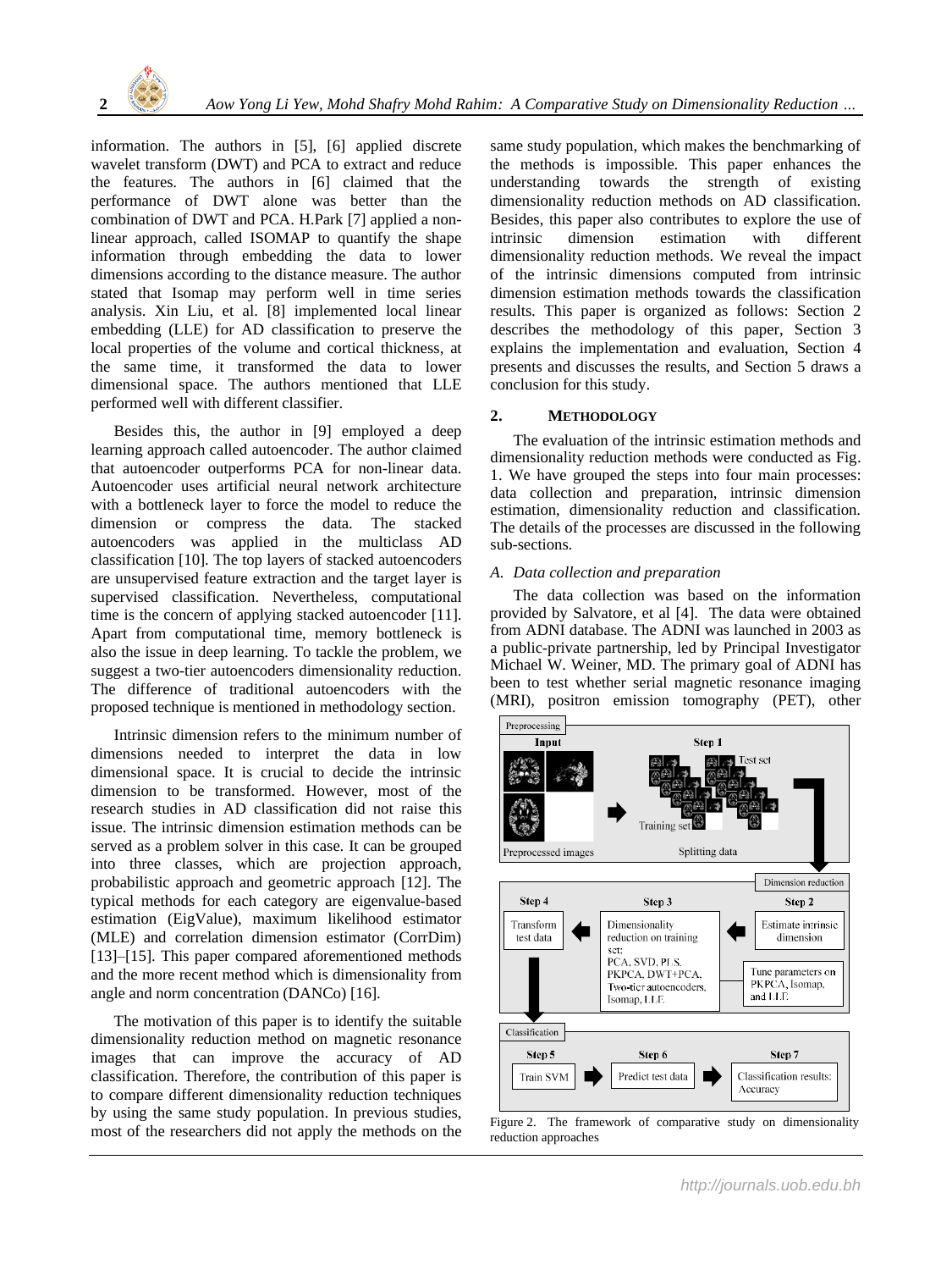biological markers, and clinical and neuropsychological assessment can be combined to measure the progression of mild cognitive impairment (MCI) and early Alzheimer's disease (AD). For up-to-date information, see www.adni-info.org.

The data were collected across four time points to allow the prediction on the conversion to AD in future research studies. The brain images of each subject were obtained at the time point 24 months before stable diagnosis, 18 months before stable diagnosis, 12 months before stable diagnosis and during stable diagnosis time point. The data consisted of 50 healthy control (CN), 50 stable mild cognitive impairment (SMCI), 50 progressive mild cognitive impairment (PMCI) and 50 AD. The subjects were grouped into two classes, which were AD with PMCI and CN with SMCI in this paper.

The images collected from ADNI dataset were preprocessed T1-weighted structural MR images. The images had undergone 3D gradient inhomogeneity correction [17] to correct the gradient nonlinearity and B1 non-uniformity correction to correct the non-uniformity of intensity [18]. The images were downloaded in 3D Neuroimaging Informatics Technology Initiative (NIfTI) format in a single file. Furthermore, the images were applied with several preprocessing steps using Computational Anatomy Toolbox (CAT12) with the default parameters. The preprocessing steps included image alignment, skull-stripping and spatial normalization. After the normalization, the images had been transformed into the size of 121 x 145 x 121 voxels. The data were segmented to gray matter (GM) and white matter (WM). This paper used GM as the features for AD classification. After the preprocessing, the data were partitioned into two subsets due to the supervised learning were implemented in this paper. It is a must to implement data splitting so that it could prevent the test data being exposed to the trained model while allowing the assessment on model accuracy. In this paper, the data were divided equally for training set and test set.

## *B. Intrinsic dimension estimation*

The process of dimensionality reduction started with computing the intrinsic dimension. The training set was the input for every intrinsic dimension estimation approach. MLE maximizes the likelihood to the distances between close neighbors. The distances between close neighbors are computed through k nearest neighbor (KNN). It is crucial to decide k value because a smaller k value may focus on the noisy data, and it gives a high impact towards the result. On the other hand, larger k value may cause bias and increase computation time. One of the suggestions on k value is k equals to the square root of the training set size [19]. In addition, by setting the k values in a range rather than a single k will help to tackle the noise and bias issue. Therefore, the k values used in this paper were in the range of 6 to 14, where the square root of the size of training set was 10.

EigValue method determines the intrinsic dimension by comparing the eigenvalues with the threshold. The threshold was set to 2.5% in this paper, which required the eigenvalues that were more than 97.5% of the total variance of the data. The value of the threshold should not be too high because the purpose for dimensionality reduction is extracting significant features while minimizing the loss of information. CorrDim finds the distance of the nearest neighborhood through KNN. By using the median value and maximum value of KNN, CorrDim estimates the intrinsic dimension by calculating the slope of the curve.

DANC<sub>o</sub> is specified design for the high dimensionality data through considering the concentration of distance and the angle effects in high dimensionality data. The concentration and angle effects are calculated through identifying the value of the set of neighbors. DANCo applies KNN to find the nearest neighbors, the k value was set to 10 in this paper. The rest of the parameters were used according to the original paper [16].

#### *C. Dimensionality reduction*

The intrinsic dimensions obtained from the previous section were used as the parameter for each dimensionality reduction technique. PCA decomposes the data to uncorrelated data, which is called principal components. The first principal component has the highest variance, and it presents most of the data. The decomposition process is done through eigen decomposition or singular values decomposition (SVD) [20]. SVD is proved that it is numerically stable for the matrix [21]. Therefore, this paper included this method in the comparison to compare the ability in extracting significant AD features, named SVD-PCA. PLS works similar to PCA but PLS maximizes the covariance between factors of data and response variables [22].

PCA is a linear transformation method but the realworld data is not all distributed linearly. Therefore, Kernel PCA is introduced to handle non-linear data [23]. Polynomial kernel PCA (PKPCA) and Gaussian kernel PCA were tested in this paper. However, the classification results of Gaussian kernel PCA showed that the classifier grouped all test set into one class. Hence, this paper has excluded Gaussian kernel PCA in the comparison. Instead of using covariance matrix as input, Kernel PCA computes eigen decomposition on the kernel matrix [24]. Kernel PCA transforms the data to a higher dimensional feature space, to make the data distributes linearly.

Autoencoder is also treated as a non-linear PCA approach. It utilizes a bottleneck layer to achieve dimensionality reduction [9]. The bottleneck layer contains smaller number of nodes than both input and output layer. Autoencoder is an unsupervised learning, which consists of encoder and decoder. The encoder of the trained autoencoder will generate the compressed features while the decoder reconstructs the data for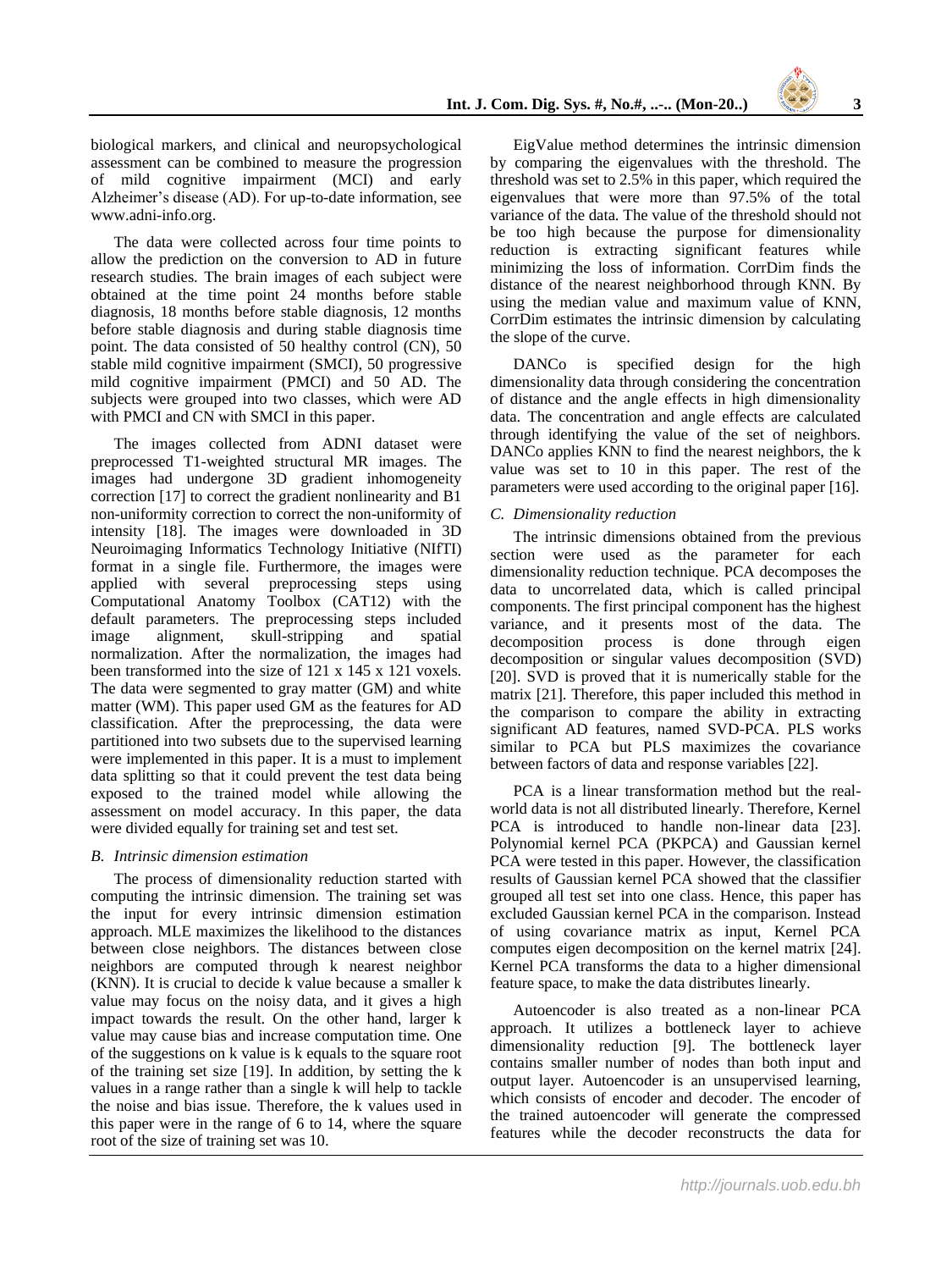

examining the quality of the compression. Two or more autoencoders can be applied to further reduce the dimension. The output of first autoencoders are directly fed into second autoencoders. In this paper, we have adopted a two-tier autoencoders. The traditional autoencoders train all the features at the same time but this is impossible for those datasets that have a large number of features. This study contains of 2122945 features, it requires lots of computational resources to compute the neural network. Therefore, we have divided the computation into two levels. The first autoencoder compresses each slice of the sample to a low dimensional representation. The significant features of each slice are captured through first autoencoder. Then, all the low dimensional slices for each sample are concatenated and become a feature vector. The feature vectors of all the samples are the input of the second autoencoder. The second autoencoder captures the global properties and to further reduce the dimension. The size of the hidden layer for first autoencoder used in this paper was the number of slices for each sample and the size of the hidden layer for second autoencoder was based on the intrinsic dimension.

Furthermore, this paper also explored another two non-linear transformation approaches, which were Isomap and LLE. Isomap considers the distribution of neighboring datapoints through the incorporation of geodesic distances between the datapoints [25]. The eigen decomposition is applied on the geodesic distance matrix. LLE works similarly to Isomap but LLE preserves the local properties within local neighborhoods. The contribution of each neighbors of the datapoint determines the reconstruction of the data [26]. Most of the non-linear dimensionality reduction techniques require parameter tuning. Therefore, we implemented 10-fold cross validation for the non-linear dimensionality techniques. The optimal parameter is the value yields the lowest error rate.

The 2-dimensional discrete wavelet transform (2D-DWT) decomposes the data into different frequency bands which results in a smaller size of data [6]. Therefore, it can be considered as a data reduction tool indirectly. In this paper, we employed Haar wavelet up to level 3 on each slice of the sample instead of the whole training set to solve the memory issue. It has extracted 36784 features for each sample. Due to the large amounts of features, we further performed PCA on the extracted data. Besides this, we also applied 2D-DWT with Mutual Information (MI) because of the results in [6] showed that the combination of 2D-DWT+MI obtained higher results than 2D-DWT+PCA.

To put it simply, the transformation of test set is done through multiplying the test set datapoints with the eigenvectors for most of the methods. Eigenvectors in this context are the directions of the linear transformation apply to the training set datapoints. PCA, SVD-PCA and PLS are linear dimensionality reduction approaches, they transform the test set as simple as the description above. However, Kernel PCA, Isomap and LLE require extra steps to compute the non-linear transformation. PKPCA computes the gram matrix based on the polynomial kernel function before applying the multiplication of gram matrix with eigenvectors. On the other hand, Isomap and LLE require the measurement of the distance between test set datapoints and the training set datapoints. The test set datapoints are arranged according to the distance with training set datapoints in ascending order for LLE. After that, LLE computes the gram matrix and calculates the contribution of the local gram matrix. The embedding of test set is based on the contribution of the datapoints. The encoder from trained autoencoder generates the compressed features for test set while 2D-DWT is applied to test set as training set.

## *D. Classification*

Linear support vector machine (SVM) was employed as the classifier in this paper. SVM is a supervised classifier which builds a trained model that maximizes the hyperplane of two diagnostic groups to predict the new data [27]. The low dimensional training set is the input for the trained model while the low dimensional test set is used for the prediction.

## **3. IMPLEMENTATION AND EVALUATION**

## *A. K-fold cross validation*

Based on the procedures described above, the nonlinear dimensionality reduction methods applied 10-fold cross validation to ensure the selected parameter transforms the data to the features that have lower prediction error to the target label. Before the implementation of cross-validation, the neighborhoods' distance for LLE and Isomap was set from 6 to 30, and the degree of PKPCA was set from 1 to 10 to examine the impact of different values towards the data. Then, the 10 fold cross validation divides the training set to 10 subsets. Nine of the subsets were used as training set and the remaining subset was treated as validation set in parameter tuning. The value that obtained the lowest error rate in cross-validation was selected as the best parameter value for each technique.

## *B. Performance mesasurement*

The performance measurement of the classification was accuracy. The accuracy tells us the ability of the model to differentiate two diagnostic groups correctly [28]. The accuracy is derived from confusion matrix through calculating true positive (TP), true negative (TN), false positive (FP) and false negative (FN) as shown in Table I. The equation for calculating the accuracy is given as in (1).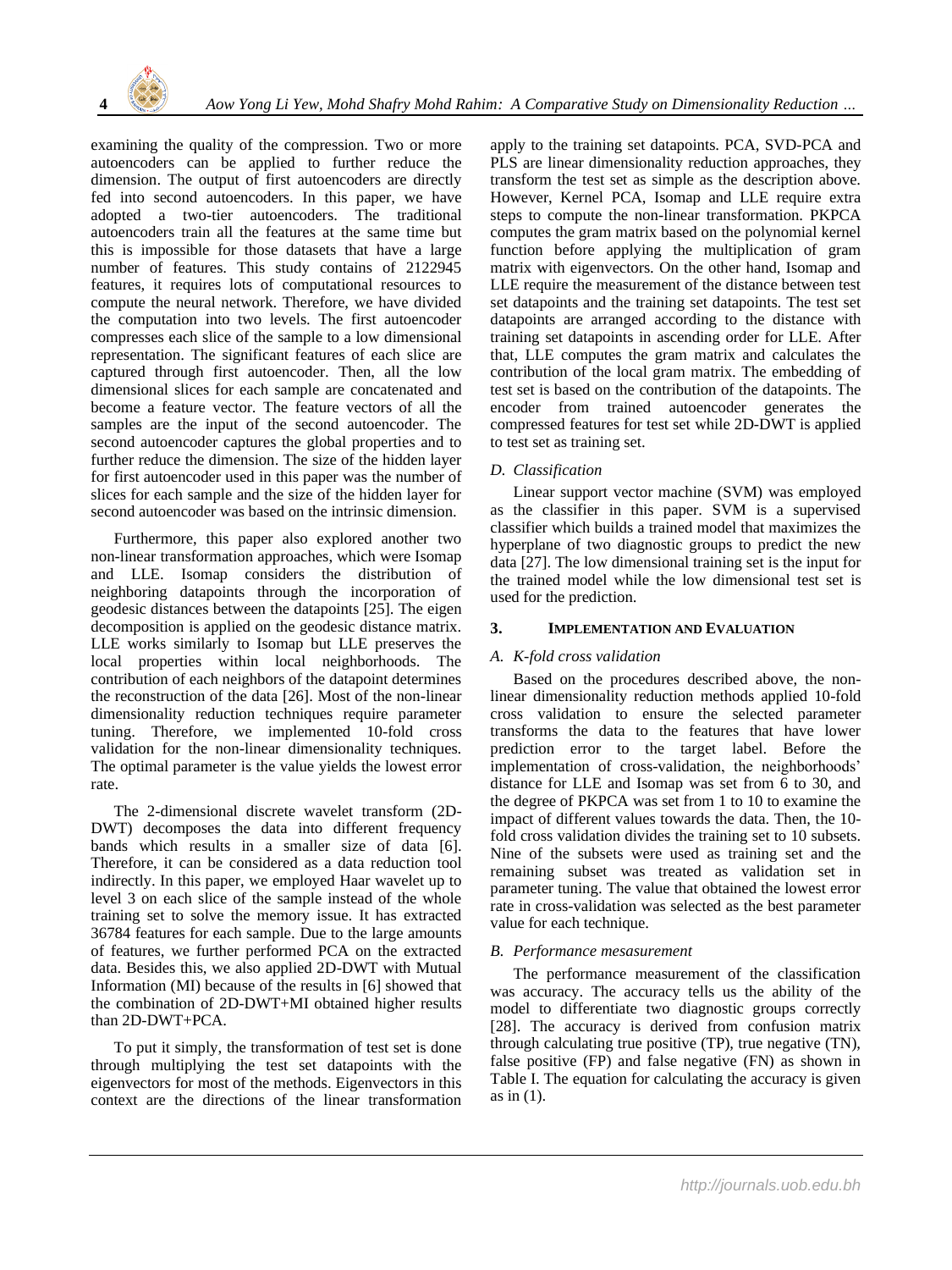$Accuracy = (TP + TN) / (TP + TN + FP + FN)$  (1)

TABLE V. CONFUSION MATRIX FOR CLASSIFICATION

|      |         | $AD+PMCI$             | $CN+SMCI$             |  |
|------|---------|-----------------------|-----------------------|--|
| lass | AD+PMCI | <b>True Positive</b>  | <b>False Negative</b> |  |
| ∢ctu | CN+SMCI | <b>False Positive</b> | True Negative         |  |

#### **Predicted Class**

#### **4. RESULTS AND DISCUSSION**

### *A. Intrinsic dimensions based on different intrinsic dimension estimation approaches*

From Table II, we notice that the estimated intrinsic dimensions were very different based on different approaches. MLE considered more dimensions needed compared to other methods at all time points, which was at least 30 intrinsic dimensions. The second highest intrinsic dimension were computed by using DANCo. However, the intrinsic dimensions were significantly lower compared to MLE. CorrDim obtained the lowest intrinsic dimension, and the results were the same for all time points.

#### *B. Analysis of intrinsic dimension estimation approaches*

In this section, PCA, SVD-PCA and PKPCA obtained the same result with the estimated intrinsic dimension. Therefore, the results are tabulated in Table III named as PCA-based approaches. From the result in Table III, it did not indicate the most suitable intrinsic dimension estimation technique for PCA-based approaches since all the intrinsic dimension estimation methods were not able to achieve the highest result at all time points. However, the average accuracies of the techniques at different time points gave the ranking as following: MLE, EigValue, DANCo and CorrDim. Contrary to PCA-based approaches, PLS achieved highest results at all time point by using CorrDim as shown in Table IV.

Table V reveals that the selection of intrinsic dimension had a great impact on the performance of Isomap. The range of the accuracies obtained by Isomap with different intrinsic dimension estimation approaches was big. It was 18% difference at the time point 24 months before stable diagnosis. The ranking of the intrinsic dimension estimation methods in the average accuracies at different time points was as following: DANCo, EigValue, CorrDim and MLE. Table VI summarizes the performance of LLE. It reports that LLE obtained a smaller difference in the range of accuracy compared to Isomap, which was 12% difference at time point of 18 months before stable diagnosis. The ranking of the average accuracies at different time points was DANCo, EigValue, CorrDim and MLE.

DWT+PCA obtained similar ranking with PCA on the combination with intrinsic dimension estimation methods as shown in Table VII. This is because DWT+PCA inherits the property of PCA. MLE and EigValue obtained the same result in the average accuracies at different time points. It was followed by DANCo and CorrDim. On the other hand, the ranking of the intrinsic dimension estimation methods on DWT+MI was DANCo, MLE, EigValue and CorrDim as illustrated in Table VIII. At last, there was no indication on the suitable intrinsic dimension estimation technique for two-tier autoencoders

TABLE I. THE INTRINSIC DIMENSIONS BASED ON DIFFERENT INTRINSIC DIMENSION ESTIMATION APPROACHES

| Methods        | 24 m before<br>stable<br>diagnosis | 18 m before<br>stable<br>diagnosis | 12 m before<br>stable<br>diagnosis | <b>Stable</b><br>diagnosis<br>time point |
|----------------|------------------------------------|------------------------------------|------------------------------------|------------------------------------------|
| <b>MLE</b>     | 31                                 | 38                                 | 33                                 | 30                                       |
| EigValue       | 8                                  | 5                                  | 6                                  | 7                                        |
| <b>CorrDim</b> | 2                                  | 2                                  | 2                                  | 2                                        |
| <b>DANCo</b>   | 10                                 | 10                                 | 10                                 | 10                                       |

TABLE II. THE ACCURACIES OF PCA-BASED APPROACHES BASED ON DIFFERENT INTRINSIC DIMENSION ESTIMATION METHODS

| Methods        | 24 m before<br>stable<br>diagnosis | 18 m hefore<br>stable<br>diagnosis | 12 m before<br>stable<br>diagnosis | <b>Stable</b><br>diagnosis<br>time point |
|----------------|------------------------------------|------------------------------------|------------------------------------|------------------------------------------|
| <b>MLE</b>     | 0.79                               | 0.81                               | 0.83                               | 0.87                                     |
| EigValue       | 0.79                               | 0.81                               | 0.84                               | 0.84                                     |
| <b>CorrDim</b> | 0.78                               | 0.83                               | 0.84                               | 0.82                                     |
| <b>DANCo</b>   | 0.80                               | 0.82                               | 0.83                               | 0.82                                     |

TABLE III. THE ACCURACIES OF PARTIAL LEAST SQUARE BASED ON DIFFERENT INTRINSIC DIMENSION ESTIMATION METHODS

| Methods        | 24 m hefore<br>stable<br>diagnosis | 18 m hefore<br>stable<br>diagnosis | 12 m hefore<br>stable<br>diagnosis | <b>Stable</b><br>diagnosis<br>time point |
|----------------|------------------------------------|------------------------------------|------------------------------------|------------------------------------------|
| <b>MLE</b>     | 0.79                               | 0.84                               | 0.83                               | 0.85                                     |
| EigValue       | 0.79                               | 0.84                               | 0.83                               | 0.85                                     |
| <b>CorrDim</b> | 0.81                               | 0.84                               | 0.86                               | 0.85                                     |
| <b>DANCo</b>   | 0.79                               | 0.84                               | 0.83                               | 0.85                                     |

TABLE IV. THE ACCURACIES OF ISOMAP BASED ON DIFFERENT INTRINSIC DIMENSION ESTIMATION METHODS

| <b>Methods</b> | 24 m before<br>stable<br>diagnosis | 18 m before<br>stable<br>diagnosis | 12 m before<br>stable<br>diagnosis | <b>Stable</b><br>diagnosis<br>time point |
|----------------|------------------------------------|------------------------------------|------------------------------------|------------------------------------------|
| <b>MLE</b>     | 0.69                               | 0.64                               | 0.70                               | 0.68                                     |
| EigValue       | 0.59                               | 0.80                               | 0.77                               | 0.79                                     |
| <b>CorrDim</b> | 0.72                               | 0.68                               | 0.70                               | 0.75                                     |
| <b>DANCo</b>   | 0.77                               | 0.73                               | 0.81                               | 0.77                                     |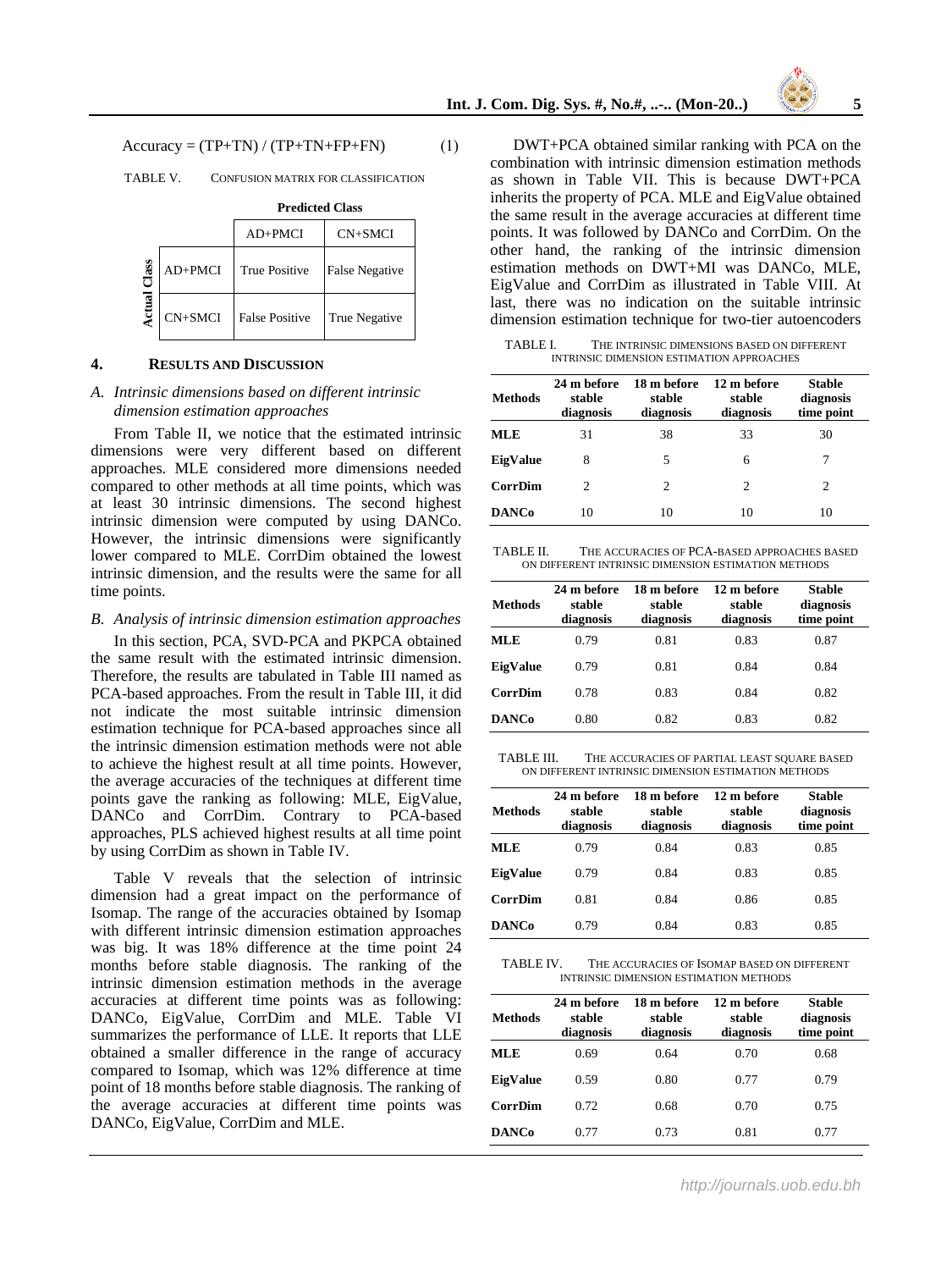

TABLE VI. THE ACCURACIES OF LOCAL LINEAR EMBEDDING BASED ON DIFFERENT INTRINSIC DIMENSION ESTIMATION METHODS

| <b>Methods</b> | 24 m hefore<br>stable<br>diagnosis | 18 m hefore<br>stable<br>diagnosis | 12 m before<br>stable<br>diagnosis | <b>Stable</b><br>diagnosis<br>time point |
|----------------|------------------------------------|------------------------------------|------------------------------------|------------------------------------------|
| <b>MLE</b>     | 0.76                               | 0.71                               | 0.76                               | 0.80                                     |
| EigValue       | 0.73                               | 0.69                               | 0.78                               | 0.85                                     |
| <b>CorrDim</b> | 0.70                               | 0.79                               | 0.74                               | 0.81                                     |
| <b>DANCo</b>   | 0.76                               | 0.81                               | 0.79                               | 0.82                                     |

TABLE VII. THE ACCURACIES OF DWT+PCA BASED ON DIFFERENT INTRINSIC DIMENSION ESTIMATION METHODS

| <b>Methods</b> | 24 m hefore<br>stable<br>diagnosis | 18 m hefore<br>stable<br>diagnosis | 12 m before<br>stable<br>diagnosis | <b>Stable</b><br>diagnosis<br>time point |
|----------------|------------------------------------|------------------------------------|------------------------------------|------------------------------------------|
| ML E           | 0.78                               | 0.81                               | 0.83                               | 0.87                                     |
| EigValue       | 0.79                               | 0.80                               | 0.86                               | 0.84                                     |
| <b>CorrDim</b> | 0.75                               | 0.77                               | 0.83                               | 0.80                                     |
| <b>DANCo</b>   | 0.77                               | 0.81                               | 0.83                               | 0.82                                     |

TABLE VIII. THE ACCURACIES OF DWT+MI BASED ON DIFFERENT INTRINSIC DIMENSION ESTIMATION METHODS

| <b>Methods</b> | 24 m before<br>stable<br>diagnosis | 18 m before<br>stable<br>diagnosis | 12 m before<br>stable<br>diagnosis | <b>Stable</b><br>diagnosis<br>time point |
|----------------|------------------------------------|------------------------------------|------------------------------------|------------------------------------------|
| MLE            | 0.63                               | 0.79                               | 0.78                               | 0.74                                     |
| EigValue       | 0.66                               | 0.74                               | 0.72                               | 0.77                                     |
| <b>CorrDim</b> | 0.66                               | 0.76                               | 0.78                               | 0.72                                     |
| <b>DANCo</b>   | 0.65                               | 0.80                               | 0.74                               | 0.76                                     |

TABLE IX. THE ACCURACIES OF TWO-TIER AUTOENCODER BASED ON DIFFERENT INTRINSIC DIMENSION ESTIMATION METHODS

| <b>Methods</b> | 24 m before<br>stable<br>diagnosis | 18 m hefore<br>stable<br>diagnosis | 12 m before<br>stable<br>diagnosis | <b>Stable</b><br>diagnosis<br>time point |
|----------------|------------------------------------|------------------------------------|------------------------------------|------------------------------------------|
| <b>MLE</b>     | 0.64                               | 0.77                               | 0.78                               | 0.83                                     |
| EigValue       | 0.70                               | 0.70                               | 0.68                               | 0.75                                     |
| <b>CorrDim</b> | 0.71                               | 0.73                               | 0.67                               | 0.84                                     |
| <b>DANCo</b>   | 0.69                               | 0.72                               | 0.74                               | 0.79                                     |

from Table IX. MLE obtained the highest and lowest results in different time points. The ranking of the techniques in average accuracies at different time points was as following: MLE, CorrDim, DANCo and EigValue.

From the performance of different dimensionality reduction approaches, we can conclude that it is not all intrinsic dimension estimation approaches suit all the dimensionality reduction approaches. Different dimensionality reduction approaches require different intrinsic dimensions. The overestimation and

underestimation of intrinsic dimension always occur in the combination of the current techniques. The statement is supported from a research which mentioned that the underestimation occurs when the required intrinsic dimension is more than 10 [29]. In addition, the threshold of EigValue was set manually in this paper. It is arbitrary and might cause a big loss of data unknowingly. CorrDim will underestimate the intrinsic dimension for the data when the data is non-uniform distribution. CorrDim treats the significance of every point as identical [12]. DANCo suffers the same issue as CorrDim, it considers the neighborhood of each point or manifold is distributed uniformly [16].

In contrast, PLS looked working well with CorrDim, it achieved the highest result with CorrDim at all time points. The reason may not be because of CorrDim is good enough, but the nature of PLS. From the results of PLS, it proved that PLS obtains more stable results compared to other approaches. By adding the number of dimensions, it will not improve the accuracy of the classification. Therefore, the development of intrinsic dimension estimation approach shall consider the nature of each dimensionality reduction technique. Different dimensionality reduction approaches have different criteria to reduce and transform the data. It might also be the reason for underestimating or overestimating the intrinsic dimension of the current methods. Besides this reason, the author in [30] stated that the intrinsic dimension estimation approaches face the problem of curse of dimensionality. Therefore, we suggest that applying the intrinsic dimension estimation approach after conducting the dimensionality reduction approach with the maximum dimensions.

## *C. Analysis of dimensionality reduction approaches over dimensions*

The previous section has analyzed the classification results based on the intrinsic dimensions, but it is necessary to get into bottom to see the impact of the chosen dimension numbers on classification results based on the dimensionality reduction methods. The maximum dimension number is (n-1), where n is number of training data. Hence, this section reports the classification results of the dimensionality reduction methods from 1 to 99 dimensions. The exception is the method of DWT+MI. The number of dimensions of DWT+MI was 36784 after decomposition. It is not valid to compare with the rest of the results in the same figure. Therefore, it is not included in the figures below, but the results are described in paragraph form. Fig. 2 until Fig. 5 reports the classification accuracies for the dataset collected at different time points. PCA and SVD-PCA obtained the same result over the dimensions. Therefore, we use the term "PCA" to represent both techniques in this section.

Fig. 2 demonstrates the accuracies of the dataset collected at time point of 24 months before stable diagnosis. DWT+PCA achieved 85% as the highest result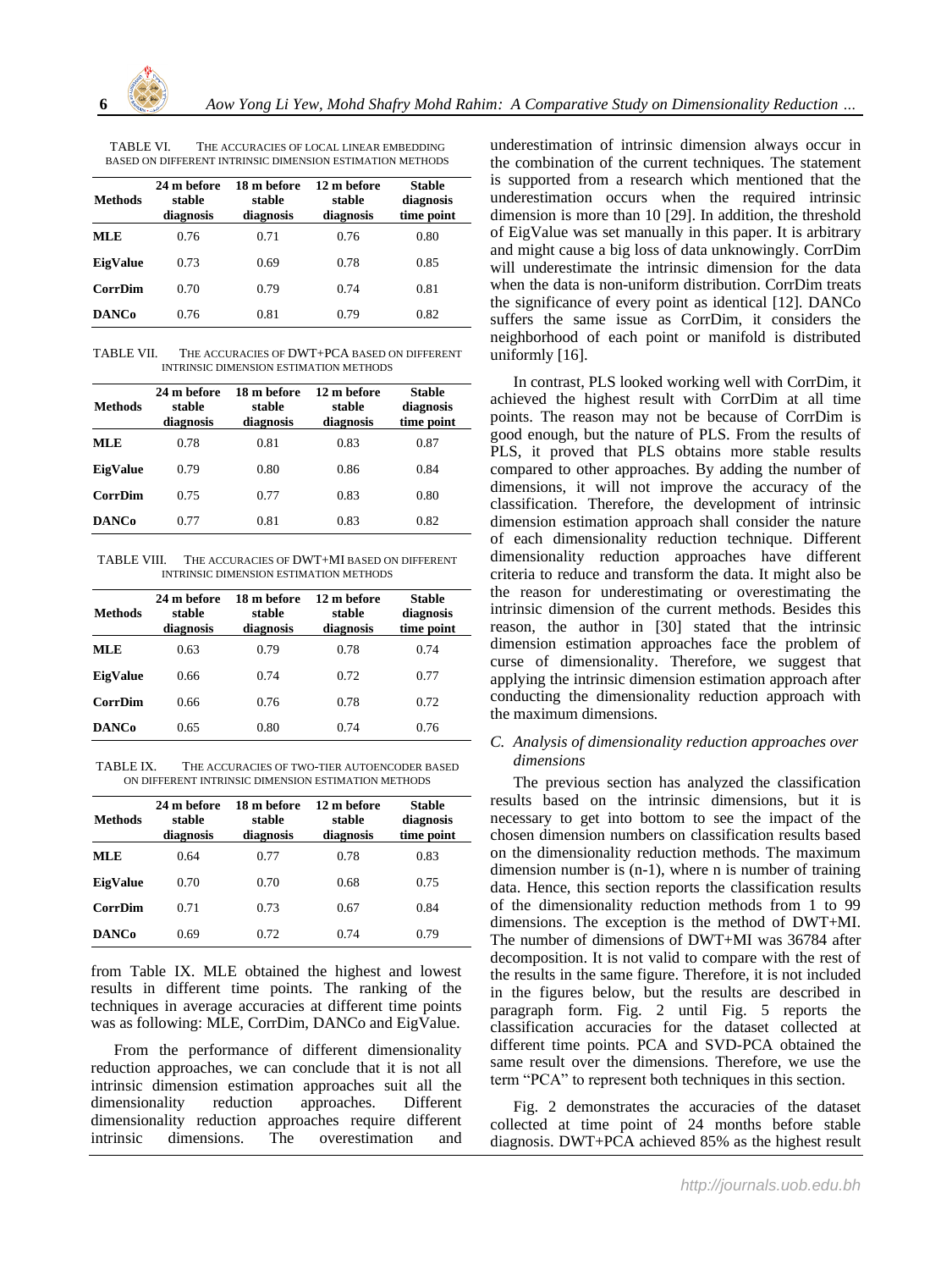across the dimensions. PCA and LLE achieved the same result, which was 84% in their highest results. It was followed by PKPCA, two-tier autoencoders DWT+MI, Isomap and PLS. Although PLS achieved the lowest accuracy, but the results over dimensions were more stable compared to the other methods. There was a huge difference for the results obtained by two-tier autoencoders, DWT+PCA, PCA, PKPCA, DWT+MI, Isomap and LLE over dimensions. This phenomenon also happened for the dataset collected at other time points.

Fig. 3 presents the accuracies of dataset collected at the time point 18 months before stable diagnosis. The ranking of the methods based on the highest results was two-tier autoencoders, DWT+PCA, PCA, PKPCA, DWT+MI, PLS, Isomap and LLE, where PCA, PKPCA and DWT+MI obtained the same result. Fig. 4 indicates the accuracies of dataset collected at time point of 12 months before stable diagnosis. DWT+PCA achieved 88% as highest accuracy across the dimensions. DWT+MI, PCA and PKPCA achieved 87% as their highest results. It was followed by PLS, Isomap, LLE and two-tier autoencoders. Fig. 5 shows the accuracies of dataset collected from stable diagnosis time point. DWT+PCA achieved 89% while DWT+MI, PCA, PKPCA, two-tier autoencoders and LLE achieved 88% as their highest results. Then, it was followed by PLS and Isomap.

From the observation, PKPCA obtained the same result with PCA with less numbers of dimensions. This is because of PKPCA is functioning as a linear approach during less dimensions. The degree of polynomial chosen with k-fold cross validation was 1. When PKPCA did not perform as a linear approach, the results dropped as shown in the figures. This can be proved that the data are extra complex, therefore it turns out that the linear approach works better than non-linear approach on PCAbased approaches. When involving more dimensions, it is possible to occur overfitting in the PKPCA trained model. The model chose higher degree of polynomial to fit the training data, but it increased the generalization error.

Besides, the results obtained by non-linear approaches like two-tier autoencoders, Isomap and LLE also have greater differences compared to PCA-based approaches and PLS over the dimensions. This is possible due to the ability of the methods is relying on the parameter and hyperparameter selection. The parameter for LLE and Isomap is the distance of the neighbors, while the main hyperparameters for two-tier autoencoders are the numbers of hidden layers and the regularization value. Apart from this, autoencoders also require a suitable hidden layer size to extract significant features through self-learning process. It will cause overfitting when using too little number of hidden layers. The number of dimensions influenced the results of Isomap the most. It was followed by two-tier autoencoders, DWT+MI and LLE. The results dropped or raised significantly from one

dimension to another dimension. PCA-based approaches maximize the variance of the data and transform the data to principal component. Although the principal components with a higher variance explain most of the information, the principal components with smaller variance also contribute to differentiate the classes in AD classification. On the contrary, the results of PLS were remained the same from 2 or 4 dimensions onwards. However, PLS never achieved the highest accuracies at all time point.

Overall, DWT+PCA achieved the top results among the techniques. It was followed by PCA and PKPCA. They can extract significant features for AD classification. The issue of the method is to select a suitable intrinsic dimension. DWT+MI performed slightly poorer than PCA and it required more dimensions than other techniques to achieve higher results. PLS did a great job in terms of its stability, but it is necessary to increase the discriminative power to extract more meaningful data. Two-tier autoencoders, Isomap and LLE also performed well in extracting significant features for AD classification but the methods require more concern on the parameter and hyperparameter tuning. Besides, the combination of the extracted features from different dimensions might be a way to improve the current dimensionality reduction approach.

## **5. CONCLUSIONS**

To the best of our knowledge, this paper is the first study to compare various dimensionality reduction techniques for AD classification with the same dataset. The main finding from the comparative study is the existing dimensionality reduction methods can extract significant features for classification. The results are consistent with the previous studies on the contribution of PCA and PLS towards AD classification. Moreover, the combination of PCA with other technique also boosts the accuracy for classification. Despite this, the deep learning approach, such as autoencoder outperforms PLS. However, hyperparameters tuning should not be neglected for deep learning approach. A deep autoencoder might help in improving the classification accuracy, but the computational resource limit always is the issue for deep learning. The second finding is about the influence of intrinsic dimension for dimensionality reduction approach towards the classification result. The classification accuracies of most of the dimensionality reduction approaches have a great difference over the dimensions. The current intrinsic dimension estimation methods do not exert the ability of the dimensionality reduction approaches. Therefore, we believe that further analysis on the development of intrinsic dimension estimation technique should follow the nature of the dimensionality reduction technique closely. We found that the different criteria in building the dimensionality reduction technique will influence the numbers of dimensions needed to interpret the data. In conclusion, a further research on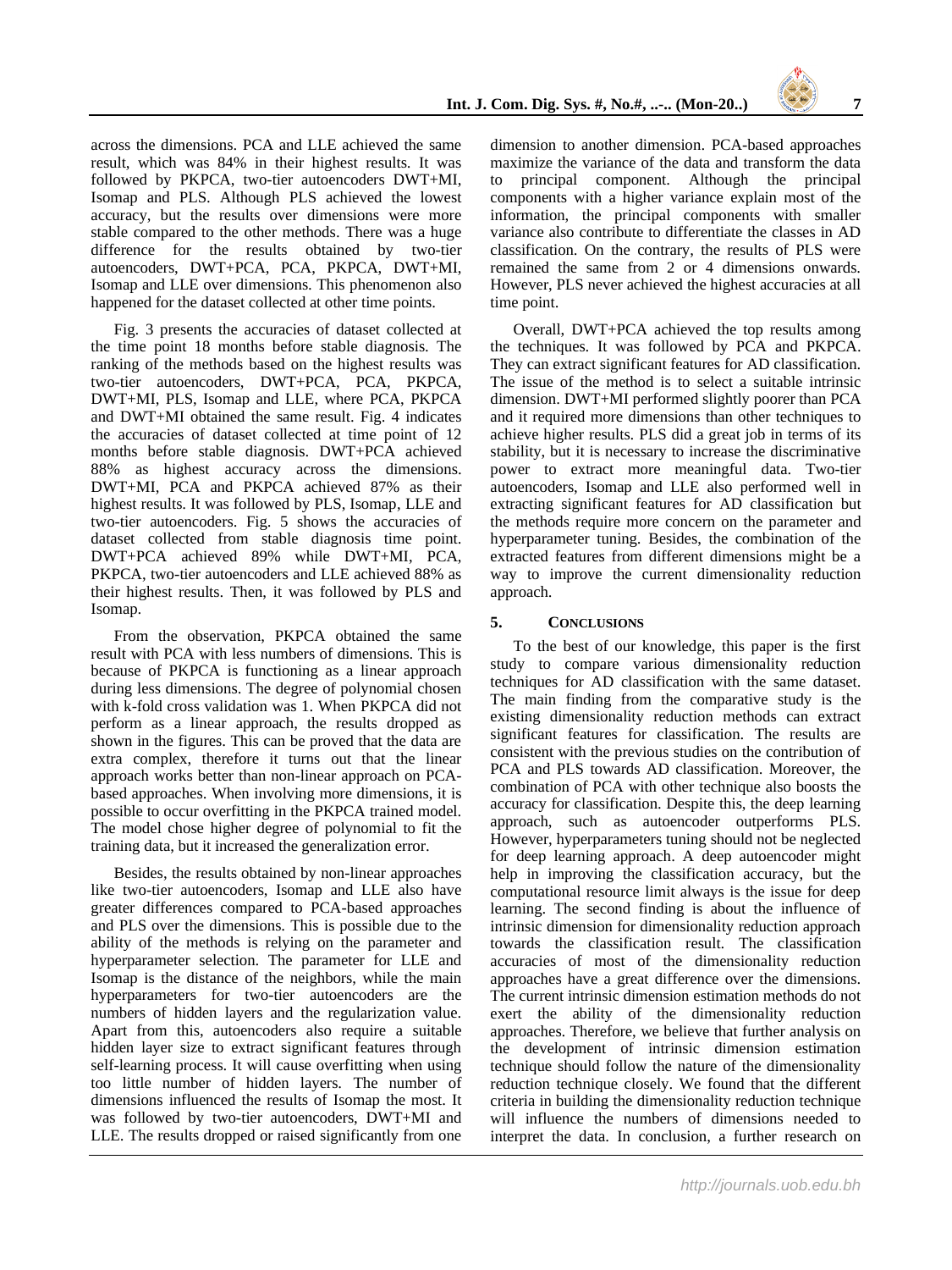

dimensionality reduction framework is required to improve the accuracy of AD classification.



Figure 2. The accuracies based on different dimensionality reduction methods at time point of 24 months before stable diagnosis



Figure 3. The accuracies based on different dimensionality reduction methods at time point of 18 months before stable diagnosis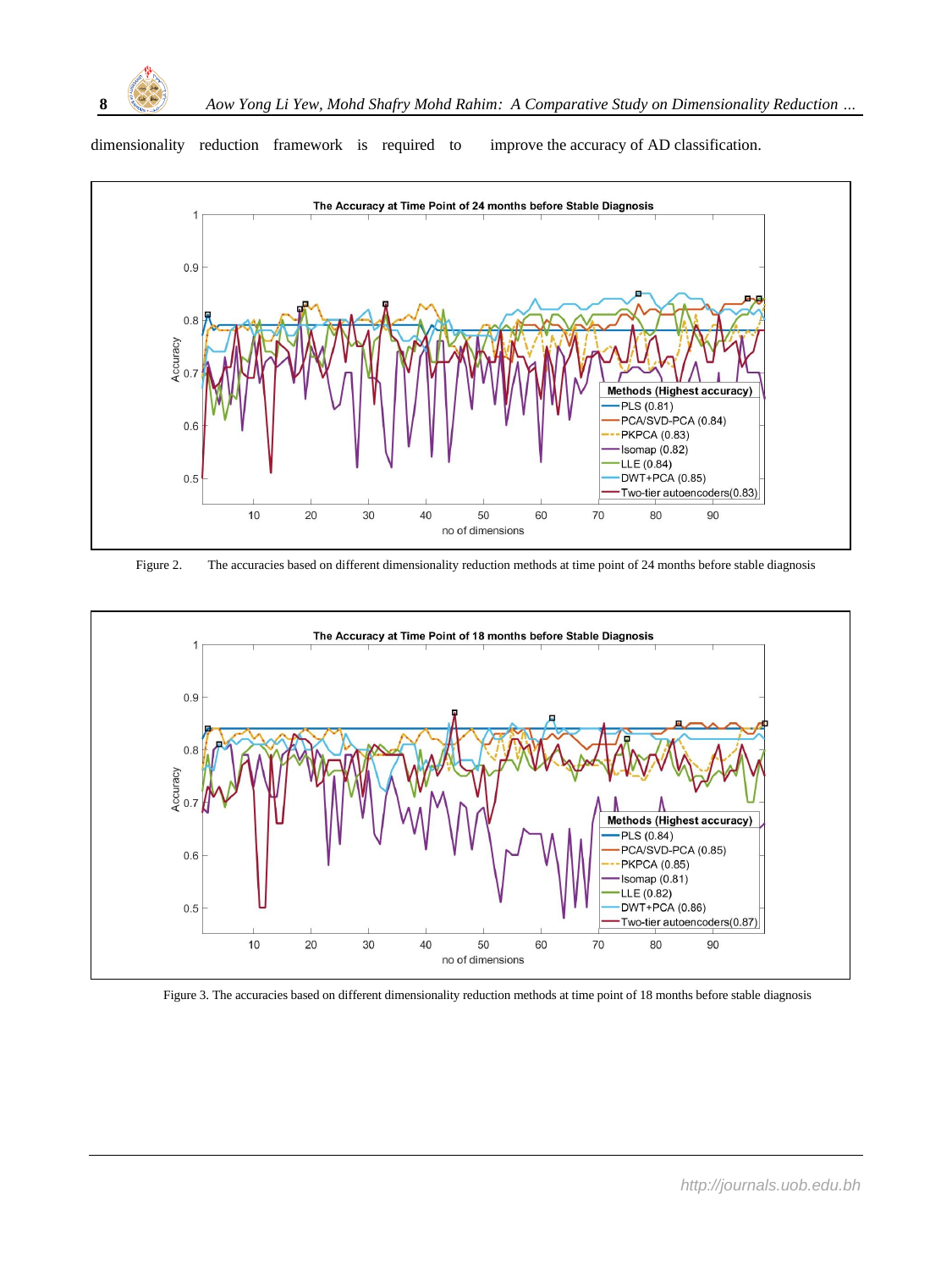

Figure 4. The accuracies based on different dimensionality reduction methods at time point of 12 months before stable diagnosis



Figure 5. The accuracies based on different dimensionality reduction methods at stable diagnosis time point

#### **ACKNOWLEDGMENT**

The authors would like to thank Universiti Teknologi Malaysia (UTM) for supporting this research. The authors also acknowledge that the data used in this paper was funded by ADNI (National Institutes of Health Grant U01 AG024904) and DOD ADNI (Department of Defense award number W81XWH-12-2-0012). ADNI is funded by

the National Institute on Aging, the National Institute of Biomedical Imaging and Bioengineering, and through generous contributions from the following: AbbVie, Alzheimer's Association; Alzheimer's Drug Discovery Foundation; Araclon Biotech; BioClinica, Inc.; Biogen; Bristol-Myers Squibb Company; CereSpir, Inc.; Cogstate; Eisai Inc.; Elan Pharmaceuticals, Inc.; Eli Lilly and Company; EuroImmun; F. Hoffmann-La Roche Ltd and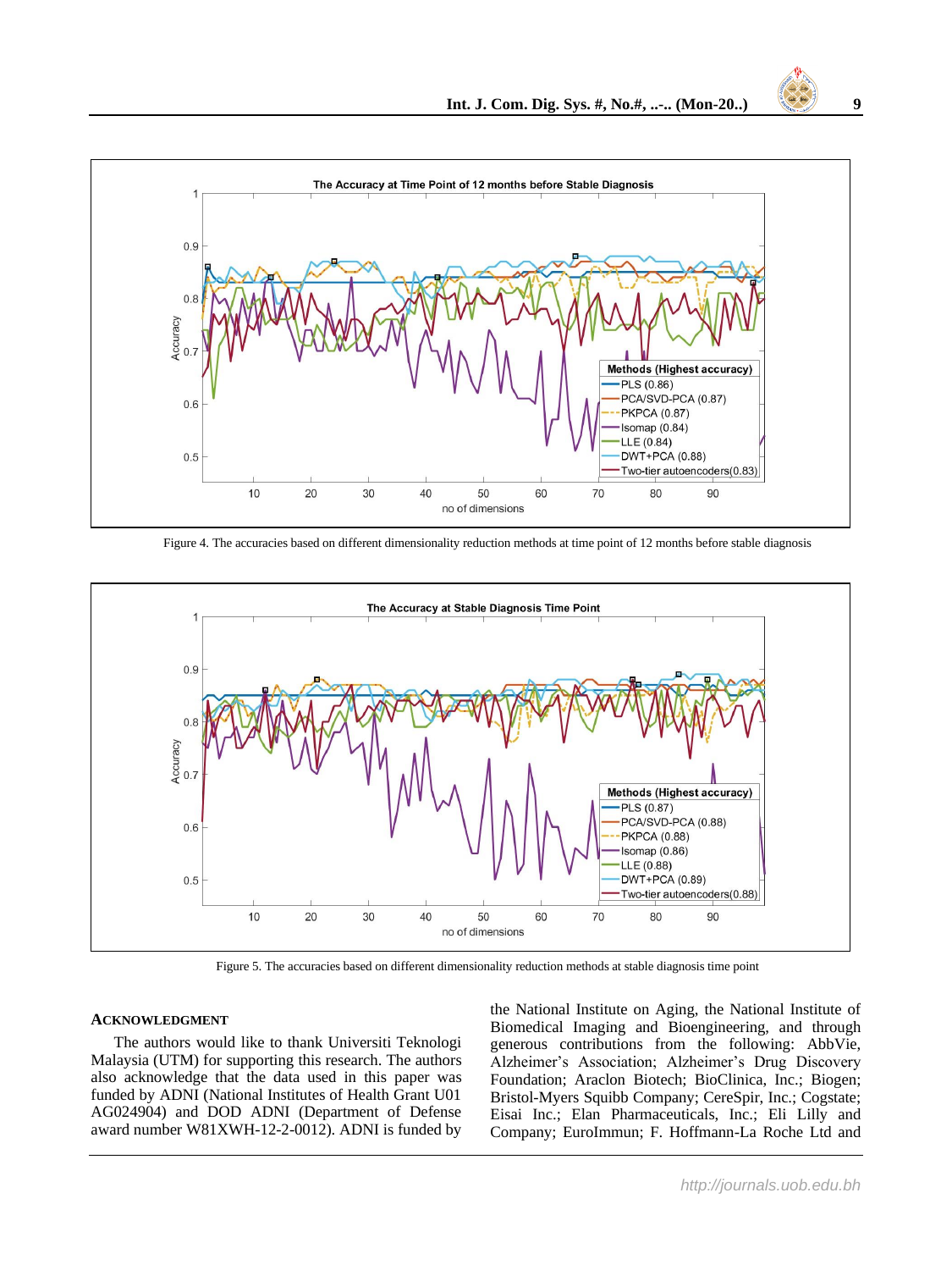

its affiliated company Genentech, Inc.; Fujirebio; GE Healthcare; IXICO Ltd.; Janssen Alzheimer Immunotherapy Research &Development, LLC.; Johnson & Johnson Pharmaceutical Research & Development LLC.; Lumosity; Lundbeck; Merck & Co., Inc.; Meso Scale Diagnostics, LLC.; NeuroRx Research; Neurotrack Technologies; Novartis Pharmaceuticals Corporation; Pfizer Inc.; Piramal Imaging; Servier; Takeda Pharmaceutical Company; and Transition Therapeutics. The Canadian Institutes of Health Research is providing funds to support ADNI clinical sites in Canada. Private sector contributions are facilitated by the Foundation for the National Institutes of Health (www.fnih.org). The grantee organization is the Northern California Institute for Research and Education, and the study is coordinated by the Alzheimer's Therapeutic Research Institute at the University of Southern California. ADNI data are disseminated by the Laboratory for Neuro Imaging at the University of Southern California.

#### **REFERENCES**

- [1] M. Prince, A. Wimo, M. Guerchet, A. Gemma-Claire, Y.-T. Wu, and M. Prina, "World Alzheimer Report 2015: The Global Impact of Dementia - An analysis of prevalence, incidence, cost and trends," 2015.
- [2] R. K. Lama, J. Gwak, J.-S. Park, and S.-W. Lee, "Diagnosis of Alzheimer's Disease Based on Structural MRI Images Using a Regularized Extreme Learning Machine and PCA Features," *J. Healthc. Eng.*, vol. 2017, no. 1, pp. 1–11, 2017.
- [3] L. Khedher, J. Ramírez, J. M. Górriz, A. Brahim, and F. Segovia, "Early diagnosis of Alzheimer ' s disease based on partial least squares , principal component analysis and support vector machine using segmented MRI images," *Neurocomputing*, vol. 151, pp. 139–150, 2015.
- [4] C. Salvatore, A. Cerasa, and I. Castiglioni, "MRI Characterizes the Progressive Course of AD and Predicts Conversion to Alzheimer's Dementia 24 Months Before Probable Diagnosis," *Front. Aging Neurosci.*, vol. 10, May 2018.
- [5] K. Ejaz *et al.*, "Segmentation method for pathological brain tumor and accurate detection using MRI," *Int. J. Adv. Comput. Sci. Appl.*, vol. 9, no. 8, pp. 394–401, 2018.
- [6] L. J. Herrera, I. Rojas, H. Pomares, A. Guillén, O. Valenzuela, and O. Baños, "Classification of MRI images for Alzheimer's disease detection," *Proc. - Soc. 2013*, pp. 846–851, 2013.
- [7] H. Park, "ISOMAP induced manifold embedding and its application to Alzheimer's disease and mild cognitive impairment," *Neurosci. Lett.*, vol. 513, no. 2, pp. 141–145, 2012.
- [8] X. Liu, D. Tosun, M. W. Weiner, and N. Schuff, "Locally linear embedding (LLE) for MRI based Alzheimer's disease classification," *Neuroimage*, vol. 83, pp. 148–157, Dec. 2013.
- [9] M. A. Kramer, "Nonlinear principal component analysis using autoassociative neural networks," *AIChE J.*, vol. 37, no. 2, pp. 233–243, 1991.
- [10] C. V. Dolph, M. Alam, Z. Shboul, M. D. Samad, and K. M. Iftekharuddin, "Deep learning of texture and structural features for multiclass Alzheimer's disease classification," in *2017 International Joint Conference on Neural Networks (IJCNN)*, 2017, no. 1310353, pp. 2259–2266.
- [11] L. Vařeka and P. Mautner, "Stacked Autoencoders for the P300 Component Detection," *Front. Neurosci.*, vol. 11, no. MAY, pp.

1–9, May 2017.

- [12] Y. Liu, Z. Yu, M. Zeng, and S. Wang, "Dimension Estimation Using Weighted Correlation Dimension Method," *Discret. Dyn. Nat. Soc.*, pp. 1–10, 2015.
- [13] K. Fukunaga and D. R. Olsen, "An Algorithm for Finding Intrinsic Dimensionality of Data," *IEEE Trans. Comput.*, vol. C– 20, no. 2, pp. 176–183, Feb. 1971.
- [14] P. Grassberger and I. Procaccia, "Measuring the strangeness of strange attractors," *Phys. D Nonlinear Phenom.*, vol. 9, no. 1–2, pp. 189–208, 1983.
- [15] E. Levina and P. J. Bickel, "Maximum Likelihood Estimation of Intrinsic Dimension," in *Proceedings of the 17th International Conference on Neural Information Processing Systems*, 2004, pp. 777–784.
- [16] C. Ceruti, S. Bassis, A. Rozza, G. Lombardi, E. Casiraghi, and P. Campadelli, "DANCo: An intrinsic dimensionality estimator exploiting angle and norm concentration," *Pattern Recognit.*, vol. 47, no. 8, pp. 2569–2581, 2014.
- [17] J. Jovicich *et al.*, "Reliability in multi-site structural MRI studies: Effects of gradient non-linearity correction on phantom and human data," *Neuroimage*, vol. 30, no. 2, pp. 436–443, 2006.
- [18] C. R. Jack *et al.*, "The Alzheimer's Disease Neuroimaging Initiative (ADNI): MRI methods," *J. Magn. Reson. Imaging*, vol. 27, no. 4, pp. 685–691, 2008.
- [19] A. B. Hassanat, M. A. Abbadi, G. A. Altarawneh, and A. A. Alhasanat, "Solving the Problem of the K Parameter in the KNN Classifier Using an Ensemble Learning Approach," *Int. J. Comput. Sci. Inf. Secur.*, vol. 12, no. 8, pp. 33–39, Sep. 2014.
- [20] M. E. Wall, A. Rechtsteiner, and L. M. Rocha, "Singular Value Decomposition and Principal Component Analysis," in *A Practical Approach to Microarray Data Analysis*, Boston: Kluwer Academic Publishers, 2003, pp. 91–109.
- [21] V. C. Klema and A. J. Laub, "The Singular Value Decomposition: Its Computation and Some Applications," *IEEE Trans. Automat. Contr.*, vol. 25, no. 2, pp. 164–176, 1980.
- [22] S. Maitra and J. Yan, "Principle Component Analysis and Partial Least Squares: Two Dimension Reduction Techniques for Regression," *Casualty Actuar. Soc.*, pp. 79–90, 2008.
- [23] B. E. Boser, I. M. Guyon, and V. N. Vapnik, "A training algorithm for optimal margin classifiers," in *Proceedings of the fifth annual workshop on Computational learning theory - COLT '92*, 1992, pp. 144–152.
- [24] B. Schölkopf, A. Smola, and K.-R. Müller, "Nonlinear Component Analysis as a Kernel Eigenvalue Problem," *Neural Comput.*, vol. 10, no. 5, pp. 1299–1319, Jul. 1998.
- [25] J. B. Tenenbaum, V. D. Silva, and J. C. Langford, "A Global Geometric Framework for Nonlinear Dimensionality Reduction," *Science (80-. ).*, vol. 290, no. 5500, pp. 2319–2323, Dec. 2000.
- [26] R. Sam T. and Lawrence K. Saul, "Nonlinear Dimensionality Reduction by Locally Linear Embedding," *Science (80-. ).*, vol. 290, no. 22, pp. 2323–2326, 2000.
- [27] C. Cortes and V. Vapnik, "Support-vector networks," *Mach. Learn.*, vol. 20, no. 3, pp. 273–297, Sep. 1995.
- [28] A. Baratloo, M. Hosseini, A. Negida, and G. El Ashal, "Part 1: Simple Definition and Calculation of Accuracy, Sensitivity and Specificity.," *Emergency*, vol. 3, no. 2, pp. 48–49, 2015.
- [29] P. Campadelli, E. Casiraghi, C. Ceruti, and A. Rozza, "Intrinsic Dimension Estimation: Relevant Techniques and a Benchmark Framework," *Math. Probl. Eng.*, vol. 2015, pp. 1–21, 2015.
- [30] V. Erba, M. Gherardi, and P. Rotondo, "Intrinsic dimension estimation for locally undersampled data," *Sci. Rep.*, vol. 9, no. 1, pp. 1–9, 2019.